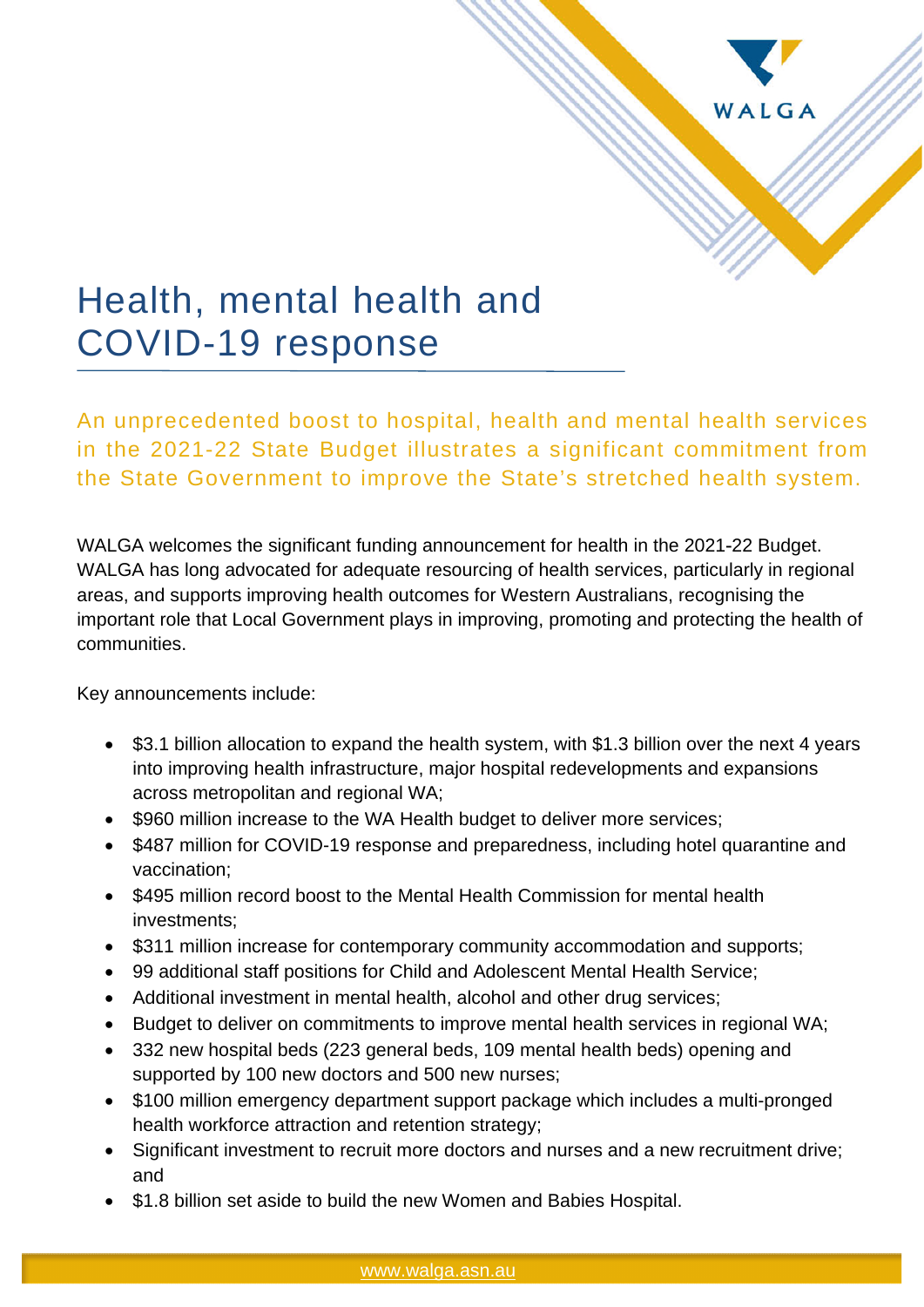

#### **Health Infrastructure investment**

The State Government will invest \$1.3 million over the next four years in health infrastructure, including redevelopment and expansion of a number of hospitals and health services across the State. Major health infrastructure projects include the New Womens and Babies Hospital (\$1.8 billion), Joondalup Health Campus (\$256.7 million), Fremantle Hospital (creation of specialist mental health hub with 100 bed inpatient capacity and refurbishment and redevelopment of hospital buildings), and works at hospitals and health campuses in Meekatharra, Bunbury, Peel, Geraldton, Laverton Hospital, Tom Price and Newman.

### **Emergency Department Support Package**

A targeted \$100 million Emergency Department Support Package will be implemented. This includes \$61.6 million for mental health emergency department supports and at least 50 additional full-time equivalent staff.

### **Health initiatives to support vulnerable patients and young people**

The Budget includes a number of initiatives to support vulnerable patients and young people including an Early Childhood Dental Program, \$10 million towards a partnership project with Sister Kate's for a new 80-bed culturally appropriate health and aged care facility for Aboriginal people, and \$5 million to support implementation of the Sustainable Health Review.

### **Strengthening health initiatives in the regions**

Regional WA communities will benefit from a range of initiatives funded in the State Budget. WALGA has long advocated for additional resourcing for regional health services, and although the focus in the State Budget on additional support for the regional healthcare system is welcome, current workforce constraints that impact the ability to recruit and retain healthcare workers in the regions require further attention.

Initiatives include:

- \$19.7 million to increase the Patient Assisted Travel Scheme subsidy;
- \$10.9 million for the Roval Flying Doctor Service:
- \$4.4 million to the WA Country Health Service, following the transition to the Commonwealth Home Support Program;
- Funding for women's community health services in the Kimberley and Peel regions;
- \$2 million for the WA Country Health Service to continue Regional Renal Support Teams; and
- \$6.9 million towards Pilbara Health Initiatives.